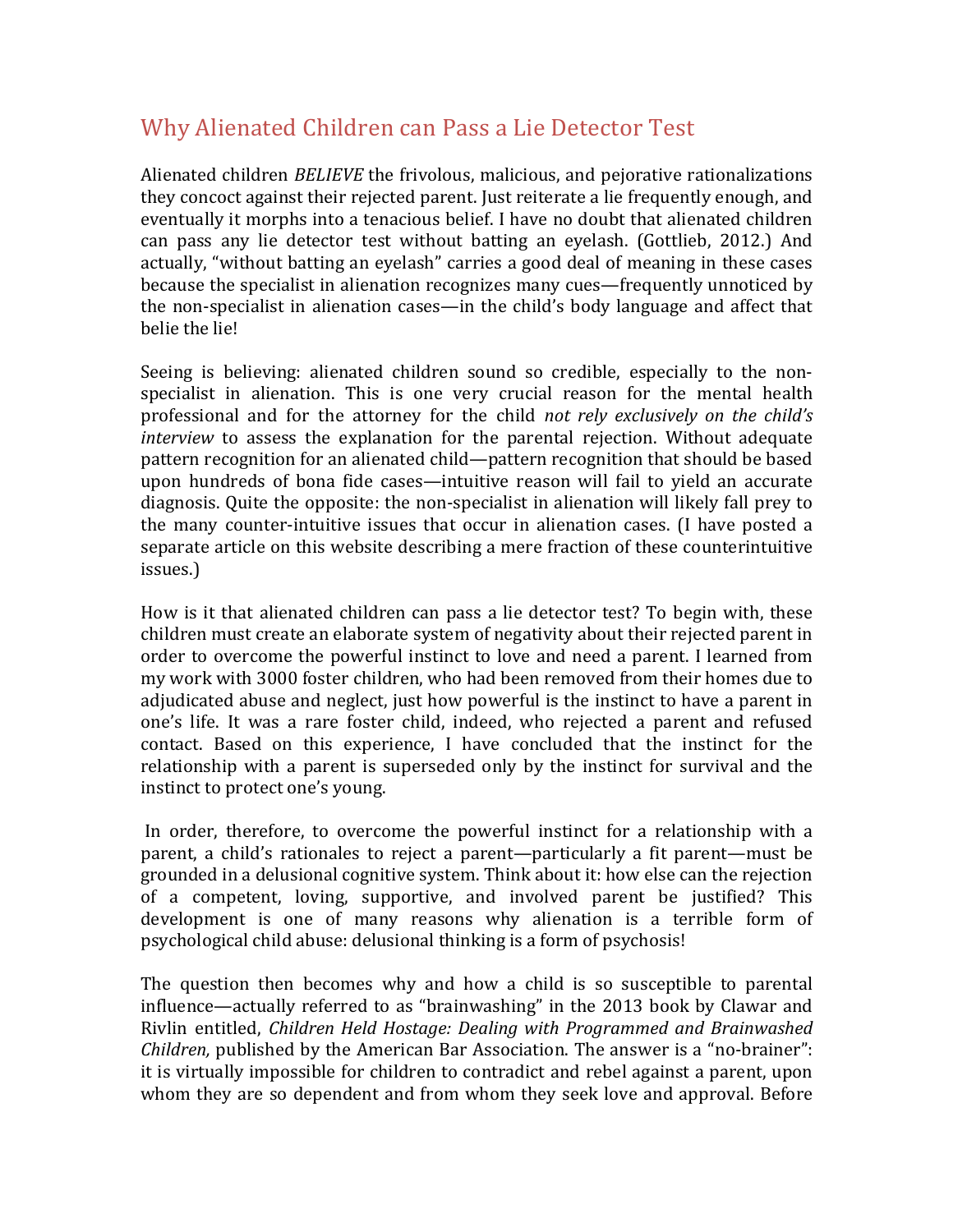the rejected parent has the slightest comprehension of what has happened to the relationship with her/his beloved child, tremendous damage has been effectuated.

Let us not forget the sagacious comments of Christopher Barden, Ph.D., J.D., LP, (2006) psychologist and attorney, having received two national research awards in psychology and a law degree with honors from Harvard Law School:

"There can be no credible controversy about the power of parents to influence children." (P.420)

Dr. Barden further challenged every professional who intervenes in child custody cases to recognize their:

critical obligation to carefully review the influence of parents, therapists or other adults on the attitudes, beliefs and memories of children." (P. 420)

Therefore, it behooves the professional who intervenes in cases of parental rejection to undertake a thorough investigation of the family history and to adhere to the standards of good clinical practice.

I am going to cite here a few axioms of good clinical practice cited from the work of Steven Miller, MD in his chapter entitled, "Clinical Reasoning and Decision Making in Cases of Child Alignment," in the 2013 book entitled, *Working with Alienated Children and Families, edited by Baker and Sauber.* 

The first clinical axiom is to "consider the total clinical picture." This means that the clinical findings must be analyzed in the family context. For example, it is essential to evaluate the parent-child relationship *prior* to the onset of the rejection. (Pp. 17-18.)

Another clinical axiom to "gather enough evidence." For example, collateral information from disinterested parties must be analyzed to confirm or disconfirm the child's reports.  $($ Pp.  $17-18.)$ 

Developing an "adequate differential diagnosis" is also essential axiom to respect but is rarely undertaken in these situations. This axiom requires the professional to consider all explanations for the child's rejection: that is, pondering if the rejection is due to alienation; to estrangement; or is a hybrid case—or a little of both. (P. 22.)

If the case is assessed to be a hybrid, is it necessary to determine the percentage contributed by each parent. In all too many cases, the non-specialist professional concludes, "Both parents contributed—*equally*." However, if the rejected parent is *reacting* with anger due to the child's maltreatment, abuse, and defiance—a very normal human response—this is *not* an equal contribution.